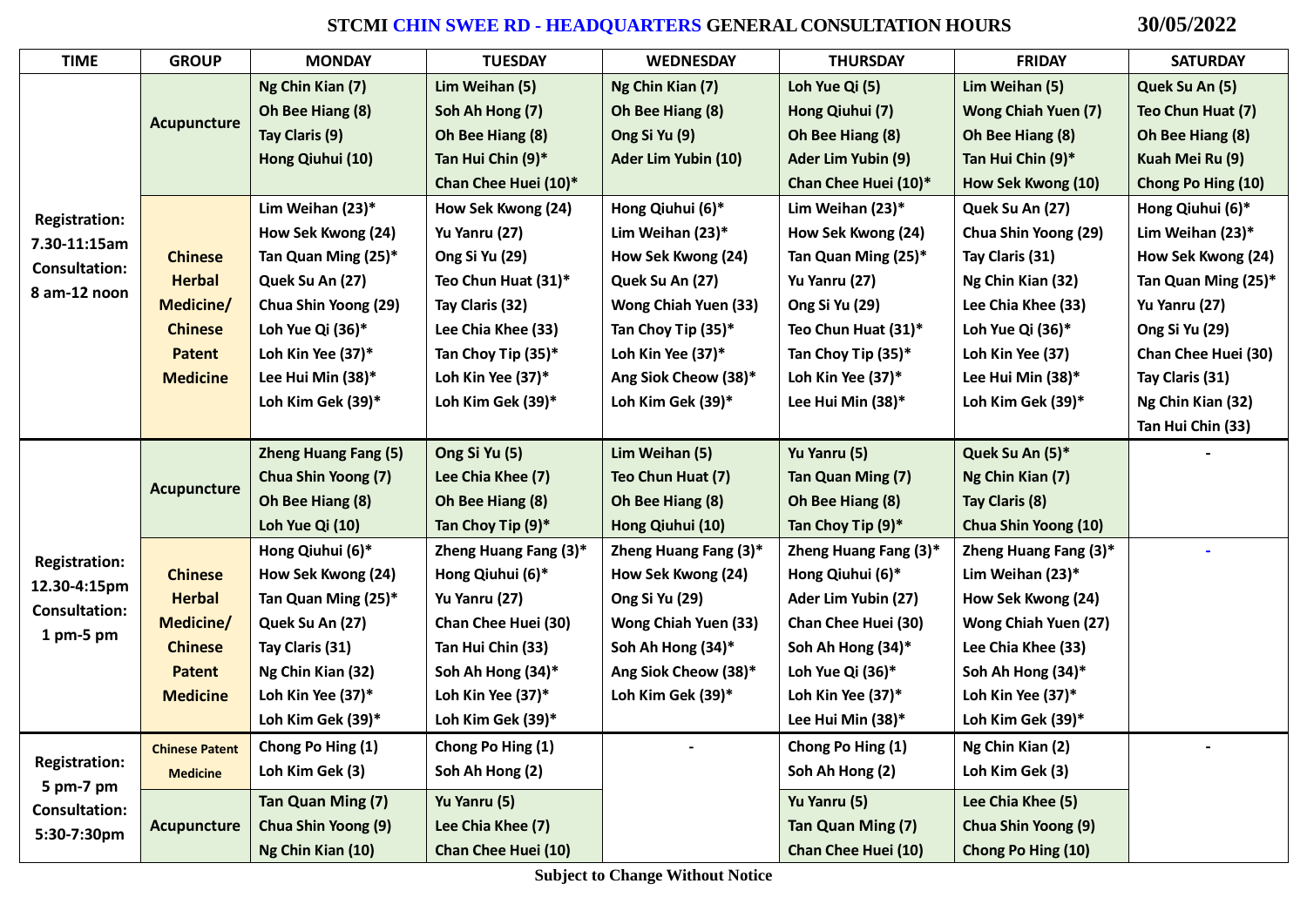## **STCMI HEADQUARTERS SPECIAL CLINICS CONSULTATION HOURS 30/05/2022**

| <b>GROUP</b>           | <b>TIME</b> | <b>MONDAY</b>      | <b>TUESDAY</b>              | <b>WEDNESDAY</b>     | <b>THURSDAY</b>             | <b>FRIDAY</b>        | <b>SATURDAY</b>    |
|------------------------|-------------|--------------------|-----------------------------|----------------------|-----------------------------|----------------------|--------------------|
|                        | <b>AM</b>   | Loh Kin Yee (37)   | Loh Kin Yee (37)            | Loh Kin Yee (37)     | Loh Kin Yee (37)            | Loh Kin Yee (37)     | Loh Kin Yee (37)   |
|                        |             | Lee Hui Min (38)   | Loh Kim Gek (39)            | Loh Kim Gek (39)     | Lee Hui Min (38)            | Lee Hui Min (38)     | Lee Hui Min (38)   |
|                        |             | Loh Kim Gek (39)   |                             |                      |                             | Loh Kim Gek (39)     | Loh Kim Gek (39)   |
| <b>Fertility</b>       |             | Lee Hui Min (9)    | Loh Kin Yee (37)            | Loh Kim Gek (39)     | Loh Kin Yee (37)            | Lee Hui Min (9)      | *Saturday slots by |
|                        | <b>PM</b>   | Loh Kin Yee (37)   | Loh Kim Gek (39)            |                      | Lee Hui Min (38)            | Loh Kin Yee (37)     | appointment ONLY.  |
|                        |             | Loh Kim Gek (39)   |                             |                      |                             | Loh Kim Gek (39)     | Tel: 6733 6905     |
|                        |             | Tan Kah Hong (1)   | Tan Kah Hong (1)            | Tan Kah Hong (1)     | Tan Kah Hong (1)            | Tan Kah Hong (1)     | Tan Quan Ming (25) |
|                        | AM          | Shiah Yu Wei (2)   | Shiah Yu Wei (2)            | Shiah Yu Wei (2)     | Shiah Yu Wei (2)            | Shiah Yu Wei (2)     |                    |
|                        |             | Tan Quan Ming (25) |                             | Teo Kok Keong (26)   | Tan Quan Ming (25)          |                      |                    |
|                        |             |                    |                             | Ang Siok Cheow (38)  |                             |                      |                    |
| <b>Oncology</b>        | <b>PM</b>   | Tan Kah Hong (1)   | Tan Kah Hong (1)            | Tan Kah Hong (1)     | Tan Kah Hong (1)            | Tan Kah Hong (1)     |                    |
|                        |             | Shiah Yu Wei (2)   | <b>Zheng Huang Fang (3)</b> | Zheng Huang Fang (3) | <b>Zheng Huang Fang (3)</b> | Zheng Huang Fang (3) |                    |
|                        |             | Tan Quan Ming (25) | Foo Tiam Thay (35)          | Foo Tiam Thay (35)   | Foo Tiam Thay (35)          | Foo Tiam Thay (35)   |                    |
|                        |             | Foo Tiam Thay (35) |                             | Ang Siok Cheow (38)  |                             |                      |                    |
|                        |             |                    |                             |                      |                             |                      |                    |
|                        | <b>AM</b>   | Lim Weihan (23)    | Teo Kok Keong (26)          | Lim Weihan (23)      | Lim Weihan (23)             | Teo Kok Keong (26)   | Lim Weihan (23)    |
|                        |             | Teo Kok Keong (26) | Teo Chun Huat (31)          |                      | Teo Kok Keong (26)          |                      |                    |
| <b>Kidney Disease</b>  |             |                    |                             |                      | Teo Chun Huat (31)          |                      |                    |
|                        | <b>PM</b>   |                    | Lim Weihan (23)             |                      |                             | Lim Weihan (23)      |                    |
|                        |             |                    |                             |                      |                             |                      |                    |
|                        | <b>AM</b>   | Loh Yue Qi (36)    | Tan Choy Tip (35)           | Hong Qiuhui (6)      | Soh Ah Hong (34)            | Soh Ah Hong (34)     | Hong Qiuhui (6)    |
|                        |             |                    |                             | Soh Ah Hong (34)     | Tan Choy Tip (35)           | Loh Yue Qi (36)      | Soh Ah Hong (34)   |
| <b>Metabolism</b>      |             |                    |                             | Tan Choy Tip (35)    |                             |                      |                    |
|                        |             | Hong Qiuhui (6)    | Hong Qiuhui (6)             | Soh Ah Hong (34)     | Hong Qiuhui (6)             | Soh Ah Hong (34)     |                    |
|                        | <b>PM</b>   |                    | Soh Ah Hong (34)            |                      | Soh Ah Hong (34)            |                      |                    |
|                        |             |                    |                             |                      | Loh Yue Qi (36)             |                      |                    |
|                        |             |                    | Tan Hui Chin (9)            |                      | Chan Chee Huei (10)         | Tan Hui Chin (9)     | Quek Su An (5)     |
| <b>Acupuncture for</b> | <b>AM</b>   |                    | Chan Chee Huei (10)         |                      |                             |                      |                    |
| stroke and pain        |             |                    | Tan Choy Tip (9)            | Tan Choy Tip (9)     | Tan Choy Tip (9)            | Quek Su An (5)       |                    |
| management             | <b>PM</b>   |                    | How Sek Kwong (10)          |                      | How Sek Kwong (10)          |                      |                    |
|                        |             |                    | $(12.30-2.15pm)$            |                      | $(12.30-2.15pm)$            |                      |                    |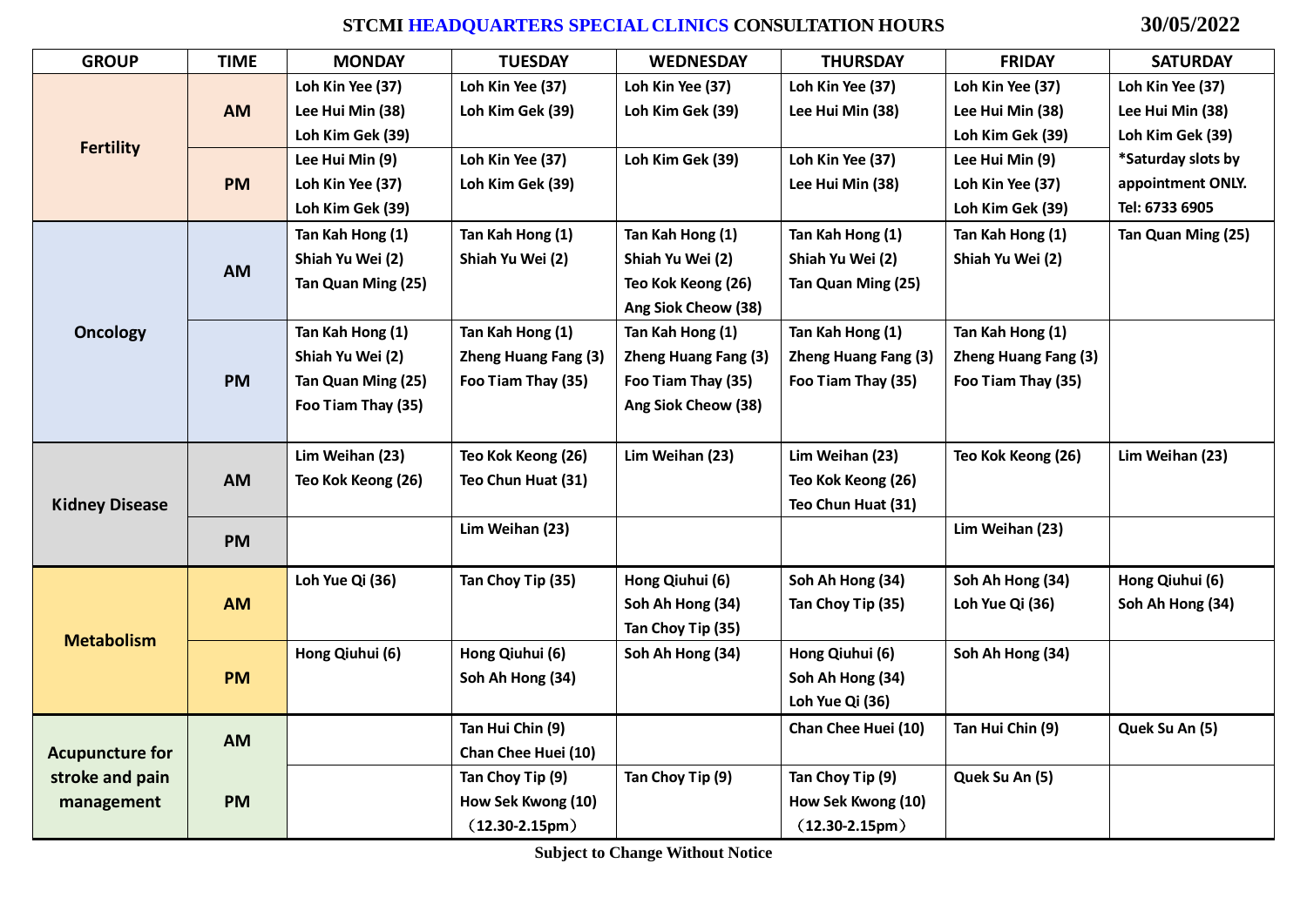### **STCMI AMK BRANCH CONSULTATION HOURS 30/05/2022**

| <b>TIME</b>          | <b>GROUP</b>                                                                                   | <b>ROOM</b>    | <b>MONDAY</b>         | <b>TUESDAY</b>                  | <b>WEDNESDAY</b>     | <b>THURSDAY</b>                 | <b>FRIDAY</b>         | <b>SATURDAY</b>       |
|----------------------|------------------------------------------------------------------------------------------------|----------------|-----------------------|---------------------------------|----------------------|---------------------------------|-----------------------|-----------------------|
|                      |                                                                                                | $\mathbf{1}$   | Oh Xu Xuan            | Lee Ren Yuan                    |                      | Oh Xu Xuan                      | Oh Xu Xuan            | Oh Xu Xuan            |
|                      | <b>Herbal</b><br>Granule/                                                                      | $\overline{2}$ | <b>Ader Lim Yubin</b> | Ang Eng Lee                     | Lee Ren Yuan         | Ang Eng Lee                     | <b>Ader Lim Yubin</b> | Ang Eng Lee           |
| <b>Registration:</b> | <b>Chinese</b>                                                                                 | 3              | <b>Ee Xing Min</b>    | <b>Ee Xing Min</b>              | <b>Ee Xing Min</b>   | <b>Ee Xing Min</b>              | <b>Ee Xing Min</b>    | Lee Ren Yuan          |
| 7.30am-11.15am       | <b>Patent</b><br><b>Medicine</b>                                                               | $\overline{4}$ |                       | <b>Ader Lim Yubin</b>           | Lee Chia Khee        | Lee Chia Khee                   | Lee Ren Yuan          | <b>Ader Lim Yubin</b> |
| <b>Consultation:</b> |                                                                                                | 5              | Zhang Rui Hua         | <b>Zhang Rui Hua</b>            | <b>Zhang Rui Hua</b> | Zhang Rui Hua                   | Yu Yan Ru             | Lee Chia Khee         |
| 8 am-12 noon         | <b>Acupuncture</b>                                                                             | 6              | Ang Eng Lee           | Quek Su An<br>(Pain Management) | Ang Eng Lee          | Quek Su An<br>(Pain Management) | Ang Eng Lee           | <b>Ee Xing Min</b>    |
|                      |                                                                                                | $\overline{7}$ | Lee Ren Yuan          | Oh Xu Xuan                      | <b>Yu Yan Ru</b>     | Lee Ren Yuan                    | <b>Zhang Rui Hua</b>  | <b>Zhang Rui Hua</b>  |
|                      | <b>Herbal</b><br>Granule/<br><b>Chinese</b><br><b>Patent</b><br><b>Medicine</b><br>Acupuncture | $\mathbf{1}$   |                       | Oh Xu Xuan                      |                      | Oh Xu Xuan                      |                       |                       |
|                      |                                                                                                | 2 <sup>1</sup> | Ang Eng Lee           | <b>Ader Lim Yubin</b>           | Ang Eng Lee          | Ang Eng Lee                     | Ang Eng Lee           |                       |
| <b>Registration:</b> |                                                                                                | $\mathbf{3}$   | <b>Ee Xing Min</b>    | <b>Ee Xing Min</b>              |                      | Quek Su An                      | <b>Yu Yan Ru</b>      |                       |
| 12.30pm-4.15pm       |                                                                                                | $\overline{4}$ | Lee Ren Yuan          | Quek Su An                      | Yu Yan Ru            | Lee Ren Yuan                    | Lee Ren Yuan          |                       |
| <b>Consultation:</b> |                                                                                                | 5              | Zhang Rui Hua         |                                 | <b>Zhang Rui Hua</b> |                                 | Zhang Rui Hua         |                       |
| $1$ pm-5 pm          |                                                                                                | 6              | <b>Ader Lim Yubin</b> | <b>Zhang Rui Hua</b>            | <b>Ee Xing Min</b>   | <b>Ee Xing Min</b>              | <b>Ader Lim Yubin</b> |                       |
|                      |                                                                                                | $\overline{7}$ | Oh Xu Xuan            | Lee Ren Yuan                    | <b>Lee Chia Khee</b> | <b>Lee Chia Khee</b>            | Oh Xu Xuan            |                       |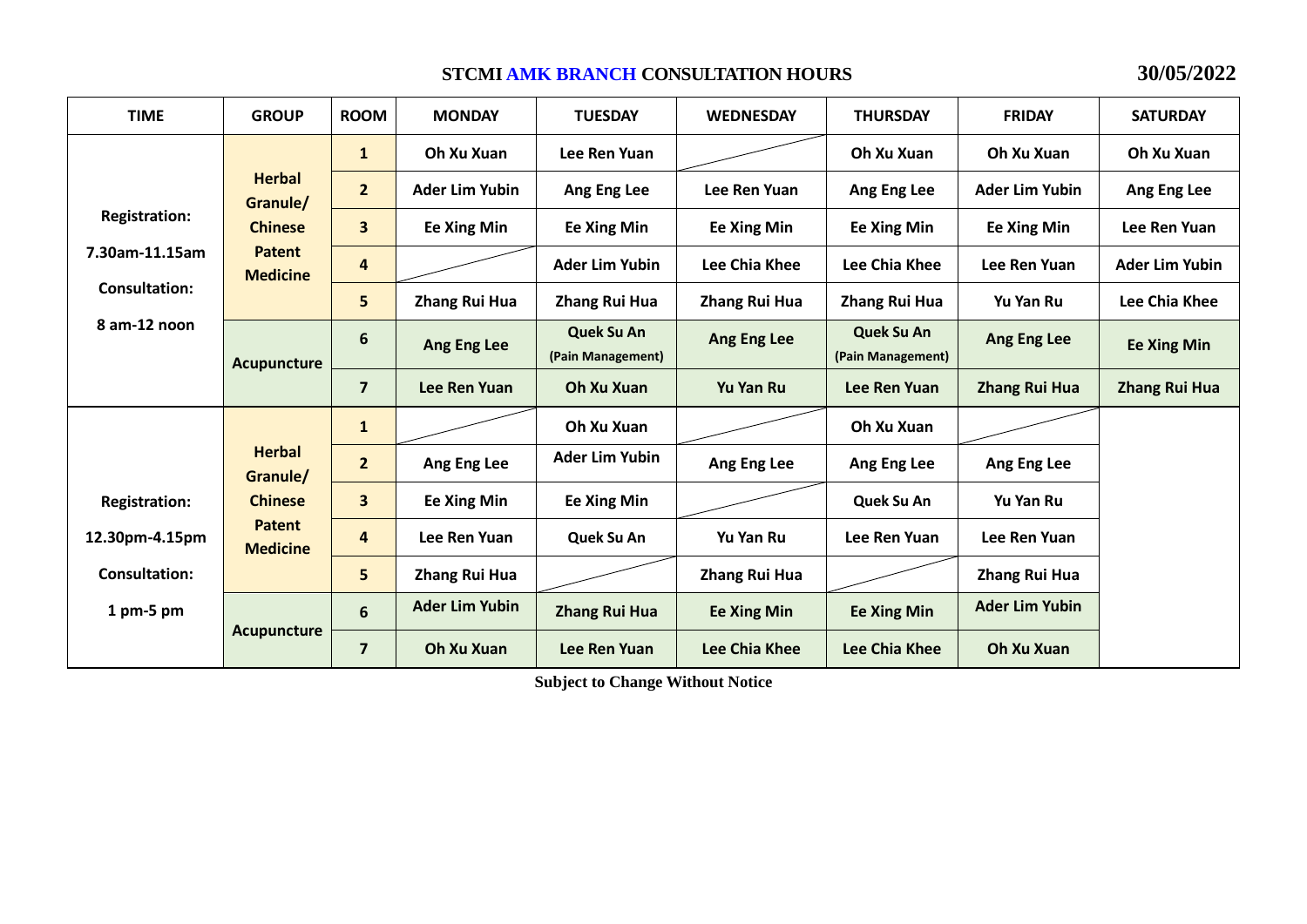#### **STCMI SENGKANG BRANCH CONSULTATION HOURS 30/05/2022**

| <b>TIME</b>                            | <b>GROUP</b>                                             | <b>ROOM</b>         | <b>MONDAY</b>                               | <b>TUESDAY</b>                       | <b>WEDNESDAY</b>                     | <b>THURSDAY</b>                      | <b>FRIDAY</b>                               | <b>SATURDAY</b>               |
|----------------------------------------|----------------------------------------------------------|---------------------|---------------------------------------------|--------------------------------------|--------------------------------------|--------------------------------------|---------------------------------------------|-------------------------------|
|                                        | Acupuncture                                              | $\mathbf{1}$        | <b>Teo Chun Huat</b>                        | Heng Ya Wen                          | <b>Zhuang Hui Na</b>                 | Heng Ya Wen                          | <b>Leow Xin Ting</b>                        | Loh Yue Qi                    |
|                                        |                                                          | $\overline{2}$      | <b>Tan Poh Kee</b>                          | Leong Jia Juin                       | Ong Mei Xun                          | Leong Jia Juin                       | Ong Mei Xun                                 | <b>Leow Xin Ting</b>          |
|                                        |                                                          | 3                   | <b>Tan Kim Seng</b>                         | <b>Tan Kim Seng</b>                  | Leong Jia Juin                       | <b>Tan Kim Seng</b>                  | <b>Tan Kim Seng</b>                         | <b>Tan Kim Seng</b>           |
| <b>Registration:</b><br>7.30am-11.15am | <b>Chinese</b><br><b>Herbal</b>                          | 4                   | Ong Mei Xun<br>(Metabolism)                 | Ong Mei Xun<br>(Metabolism)          | Loh Yue Qi<br>(Metabolism)           | Ong Mei Xun<br>(Metabolism)          | <b>Tan Poh Kee</b>                          | Ong Mei Xun<br>(Metabolism)   |
| <b>Consultation:</b>                   | Medicine/                                                | 5<br><b>Chinese</b> | <b>Leow Xin Ting</b><br>(Pediatrics)        | <b>Leow Xin Ting</b><br>(Pediatrics) | <b>Tan Poh Kee</b>                   | <b>Leow Xin Ting</b><br>(Pediatrics) | <b>Zhuang Hui Na</b><br>(Pediatrics)        | <b>Tan Poh Kee</b>            |
| 8 am-12 noon                           | <b>Patent</b><br>medicine                                | 6                   | Heng Ya Wen<br>(Fertility)                  | <b>Tan Poh Kee</b>                   | Heng Ya Wen<br>(Fertility)           | <b>Tan Poh Kee</b>                   | Heng Ya Wen<br>(Fertility)                  | **Heng Ya Wen<br>(Fertility)  |
|                                        |                                                          | $\overline{7}$      | Zhuang Hui Na<br>(Pediatrics)               | Zhuang Hui Na<br>(Pediatrics)        | <b>Leow Xin Ting</b><br>(Pediatrics) | Zhuang Hui Na<br>(Pediatrics)        | <b>Teo Chun Huat</b><br>(Pediatrics/Kidney) | Zhuang Hui Na<br>(Pediatrics) |
|                                        |                                                          | $\mathbf{1}$        | <b>Zhuang Hui Na</b>                        | <b>Leow Xin Ting</b>                 | Heng Ya Wen                          | <b>Tan Kim Seng</b>                  | <b>Tan Kim Seng</b>                         | **Saturday fertility          |
|                                        | Acupuncture                                              | $\overline{2}$      | <b>Ong Mei Xun</b>                          | <b>Tan Poh Kee</b>                   | Loh Yue Qi                           | <b>Zhuang Hui Na</b>                 | <b>Tan Poh Kee</b>                          | clinic extended to            |
|                                        |                                                          | 3                   | <b>Tan Kim Seng</b>                         | <b>Tan Kim Seng</b>                  | <b>Tan Kim Seng</b>                  | Leong Jia Juin                       |                                             | 2pm.                          |
| <b>Registration:</b><br>12.30pm-4.15pm | <b>Chinese</b><br><b>Herbal</b>                          | 4                   | <b>Tan Poh Kee</b>                          | Leong Jia Juin                       | Ong Mei Xun<br>(Metabolism)          | Ong Mei Xun<br>(Metabolism)          | Ong Mei Xun<br>(Metabolism)                 | By appointment                |
| <b>Consultation:</b>                   | Medicine/<br><b>Chinese</b><br><b>Patent</b><br>medicine | 5                   | <b>Leow Xin Ting</b><br>(Pediatrics)        |                                      | <b>Tan Poh Kee</b>                   | <b>Leow Xin Ting</b><br>(Pediatrics) | <b>Leow Xin Ting</b><br>(Pediatrics)        | ONLY.<br>Tel: 6556 9054       |
| $1$ pm-5 pm                            |                                                          | 6                   |                                             | Heng Ya Wen<br>(Fertility)           |                                      | Heng Ya Wen<br>(Fertility)           | Heng Ya Wen<br>(Fertility) 3-5PM            |                               |
|                                        |                                                          | $\overline{7}$      | <b>Teo Chun Huat</b><br>(Pediatrics/Kidney) | Zhuang Hui Na<br>(Pediatrics)        | Zhuang Hui Na<br>(Pediatrics)        |                                      | <b>Teo Chun Huat</b><br>(Pediatrics/Kidney) |                               |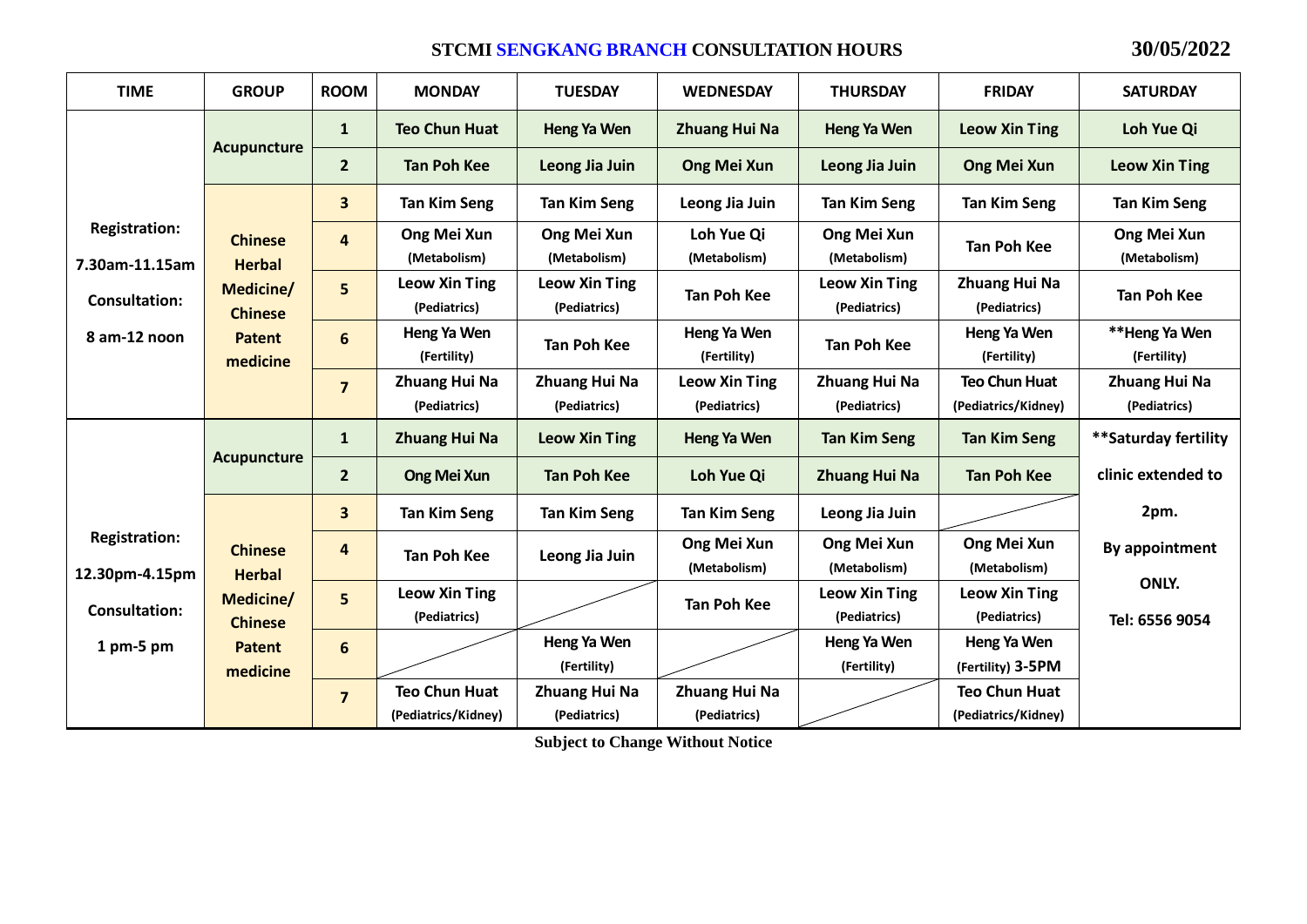#### **STCMI BEDOK BRANCH CONSULTATION HOURS 30/05/2022**

| <b>TIME</b>                                                                 | <b>GROUP</b>                                            | <b>ROOM</b>    | <b>MONDAY</b>                                      | <b>TUESDAY</b>                     | <b>WEDNESDAY</b>                                   | <b>THURSDAY</b>                          | <b>FRIDAY</b>                                      | <b>SATURDAY</b>             |
|-----------------------------------------------------------------------------|---------------------------------------------------------|----------------|----------------------------------------------------|------------------------------------|----------------------------------------------------|------------------------------------------|----------------------------------------------------|-----------------------------|
|                                                                             | <b>Herbal</b>                                           | $\mathbf{1}$   | Nge Beng Choon                                     | <b>Nge Beng Choon</b>              | <b>Nge Beng Choon</b>                              | <b>Tan Hui Chin</b>                      | <b>Nge Beng Choon</b>                              | Nge Beng Choon              |
|                                                                             | Granule/<br><b>Chinese</b>                              | $\overline{2}$ | <b>Tan Hui Chin</b>                                | <b>Tan Quan Ming</b><br>(Oncology) | <b>Tan Hui Chin</b>                                | <b>Wong Chiah Yuen</b>                   | <b>Tan Quan Ming</b><br>(Oncology)                 | <b>Wong Chiah Yuen</b>      |
| <b>Registration:</b>                                                        | <b>Patent</b>                                           | 3              | <b>Zhong Tenghui</b>                               | <b>Wong Chiah Yuen</b>             | Lin Lay Yiak                                       | Lin Lay Yiak                             | Lin Lay Yiak                                       | Leong Jia Juin              |
| 7.30am-11.15am<br><b>Consultation:</b><br>8 am-12 noon                      | medicine<br>Acupuncture                                 | 4              | Aw Yong<br><b>Keong Poh</b>                        | Aw Yong<br><b>Keong Poh</b>        | Aw Yong<br><b>Keong Poh</b>                        | Aw Yong<br><b>Keong Poh</b>              | <b>Zhong Tenghui</b>                               | Aw Yong<br><b>Keong Poh</b> |
|                                                                             |                                                         | 5              | <b>Lin Lay Yiak</b>                                | Lin Lay Yiak                       | <b>Chan Chee Huei</b><br>(Stroke Management)       | <b>Zhong Tenghui</b>                     | Aw Yong<br><b>Keong Poh</b><br>(Stroke Management) | <b>Lin Lay Yiak</b>         |
|                                                                             |                                                         | 6              | Leong Jia Juin                                     | <b>Zhong Tenghui</b>               | <b>Zhong Tenghui</b>                               | <b>Nge Beng Choon</b>                    | Leong Jia Juin                                     | <b>Zhong Tenghui</b>        |
|                                                                             | <b>Herbal</b>                                           | 1              | Leong Jia Juin                                     | <b>Nge Beng Choon</b><br>$1-3PM$   |                                                    | Nge Beng Choon<br>$1-3PM$                |                                                    |                             |
|                                                                             | Granule/<br><b>Chinese</b><br><b>Patent</b><br>medicine | $\overline{2}$ | <b>Tan Hui Chin</b>                                |                                    | <b>Chan Chee Huei</b>                              |                                          | Leong Jia Juin                                     |                             |
| <b>Registration:</b><br>12.30pm-4.15pm<br><b>Consultation:</b><br>1 pm-5 pm |                                                         | 3              | Lin Lay Yiak                                       | Lin Lay Yiak                       | Lin Lay Yiak                                       | <b>Zhong Tenghui</b>                     | Lin Lay Yiak                                       |                             |
|                                                                             |                                                         | 4              | <b>Zhong Tenghui</b>                               | <b>Zhong Tenghui</b>               | <b>Zhong Tenghui</b>                               | Aw Yong<br><b>Keong Poh</b>              | Aw Yong<br><b>Keong Poh</b>                        |                             |
|                                                                             | Acupuncture                                             | 5              | Aw Yong<br><b>Keong Poh</b><br>(Stroke Management) | <b>Tan Quan Ming</b>               | Aw Yong<br><b>Keong Poh</b><br>(Stroke Management) | <b>Wong Chiah Yuen</b>                   | <b>Tan Quan Ming</b>                               |                             |
|                                                                             |                                                         | 6              | <b>Nge Beng Choon</b>                              | <b>Wong Chiah Yuen</b>             | <b>Tan Hui Chin</b><br>(Pain Management)           | <b>Tan Hui Chin</b><br>(Pain Management) | <b>Nge Beng Choon</b>                              |                             |